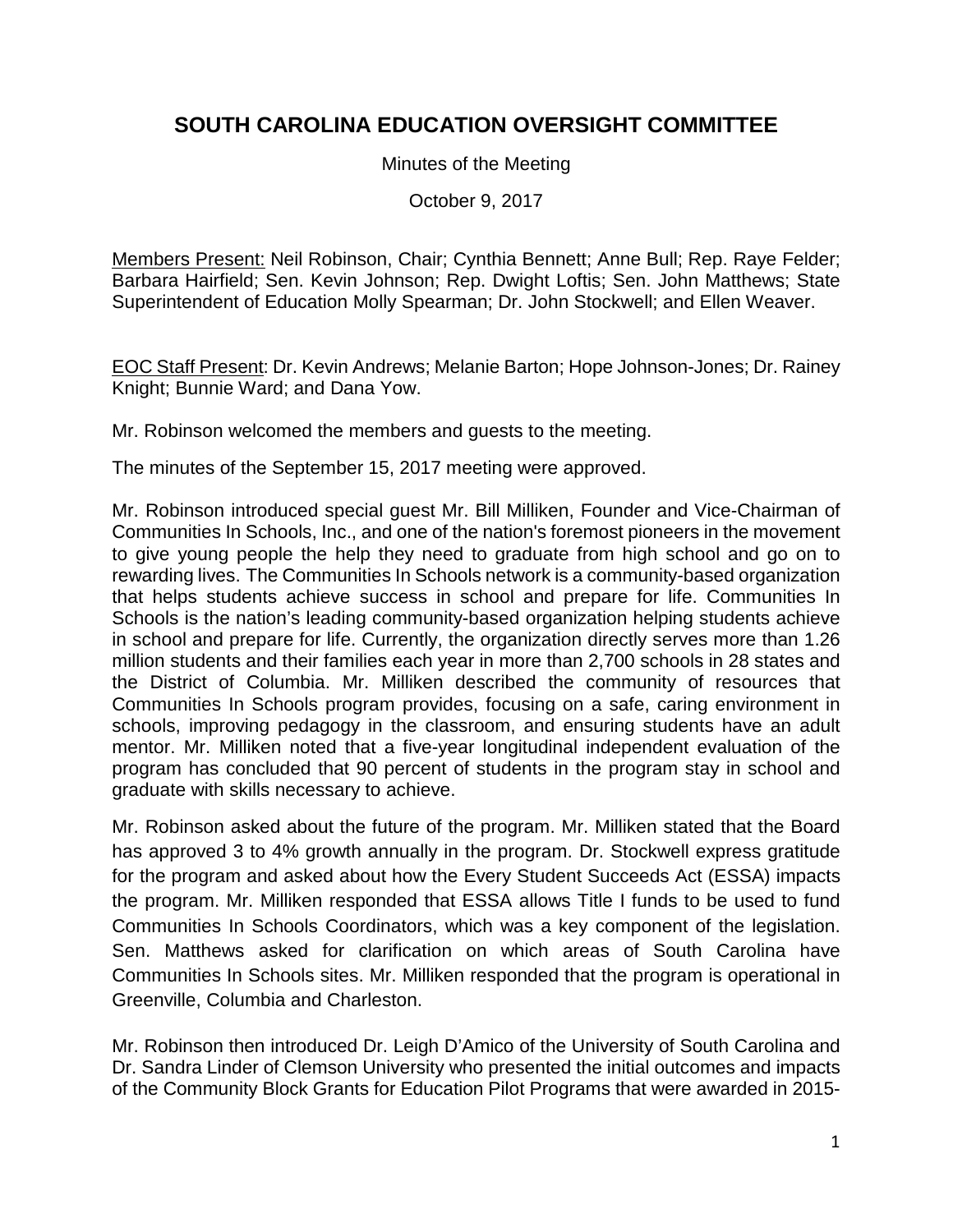16 to eight school districts to improve the quality of 4K programs. The key findings of the evaluation are summarized below:

## **Implementation**

- All grantees focused on literacy/language development and some focused on additional domains of development such as numeracy and social-emotional development.
- Implementation strategies, while focused on student development and outcomes, included teacher-centered approaches, student-centered approaches, and familycentered approaches.
- Successes reported by districts included increased teacher commitment/engagement, improved instruction, enhanced family engagement, and higher quality classroom environments.
- Strategies emerged to initiate or enhance community partnerships including Head Start and First Steps partnerships, engage families, and promote school-home links.
- Grantees reported facilitators to grant implementation including supportive staff at the district level, planning time built into the grant, and buy-in from schools, teachers, and families.
- Grantees reported barriers to grant implementation including teacher commitment, turnover at the district or school level, capacity for aspects of implementation based on other commitments and expectations, and allocation of time and resources to implement professional development.

### **Impacts**

- Grantees worked with 160 classrooms within 33 schools impacting approximately 3,050 students.
- Grantees provided more than 300 professional development activities or strategies related to the implementation of Community Block Grant strategies.

## **Outcomes: Teacher-Child Interaction Assessment**

- Grantees adopted and received training related to a standardized teacher-child interaction assessment aligned to the goals of project. Overall, the introduction of the teacher-child interaction assessments was well-received as a support tool for teachers and students.
- Grantees used the teacher-child interaction assessments within approximately 93 classrooms serving 1,855 students. Districts assessed between 4 and 34 classrooms with the teacher-child interaction assessments during grant implementation.
- Prekindergarten classrooms assessed generally demonstrated moderate to high quality teacher-child interactions, particularly in spring 2017.
- Across all districts, prekindergarten classrooms demonstrated improvements from fall 2016 to spring 2017 based on classrooms assessed by district representatives. Improvement on the teacher-child interaction assessment occurred in all projects except one based on independent review. The independent review included one classroom assessed in fall 2016 and spring 2017.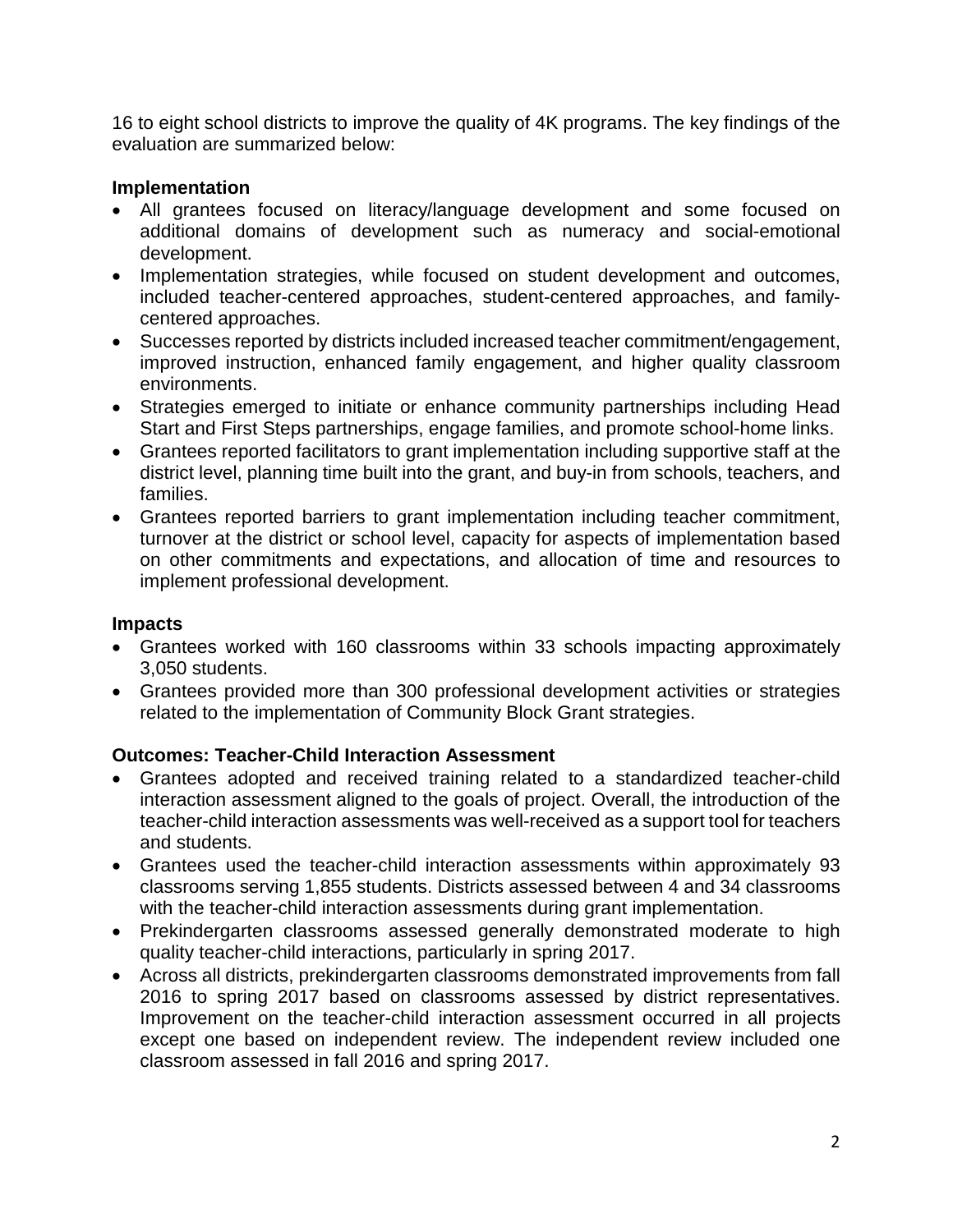### **Outcomes: Promising Practices**

- Two grantees, involved in the case studies, provided promising student outcomes based on improved student assessment scores or reduced disciplinary actions. Based on timeline of report, student outcomes were not available for other grantees, but will be explored as available.
- One grantee, involved in the case studies, provided promising parent and child outcomes, showing an increase from pre- to post-intervention in amount of adult words being spoken and the amount of conversational turns between a parent and child within a 24-hour time period.

There being no questions, Mr. Robinson then called upon Mrs. Barton to present the K-12 Technology Initiative Report. Due to there being multiple data sets provided by the SC Department of Education to the EOC as result of the *2017 Technology Counts Survey*, Mrs. Barton cautioned the committee that the information provided may not accurately reflect the expenditure of K-12 Technology funds. Mrs. Barton then offered the following observations about the data:

1. Districts and special schools reported spending in Fiscal Year 2016-17 between \$24 and \$26 million in K-12 technology funds. The variations are attributed to the different data sets.

2. Based on the *Original Responses*, as much as three-fourths of the K-12 technology funds were expended for internal and external connections and for 1:1 computing. Another one-fourth of the funds were expended for other technology uses. Data from the *Corrected Responses* document approximately 7 percent of total expenditures on other technology uses.

3. Of the 82 school districts that reported in the *Original Responses*, 33 districts reported spending 100 percent of their district allocation on improving internal and external connections and on 1:1 computing.

4. Three school districts (Aiken, Calhoun and Lexington 1) requested and were approved waivers by the K-12 School Technology Initiative Committee to expend their K-12 Technology funds on other technology uses.

5. Regarding the impact of the K-12 Technology funds, districts and special schools reported the following in 1,195 schools:

- On classroom access, over 99 percent of schools had at least 91 percent of the classrooms with access to the wireless network.
- Approximately 40 percent of schools had over 91 percent of students served by 1:1 learning in 2016-17 as compared to 28 percent of schools in 2015-16.
- There were 564,577 devices dedicated for student use in these 1,195 schools.